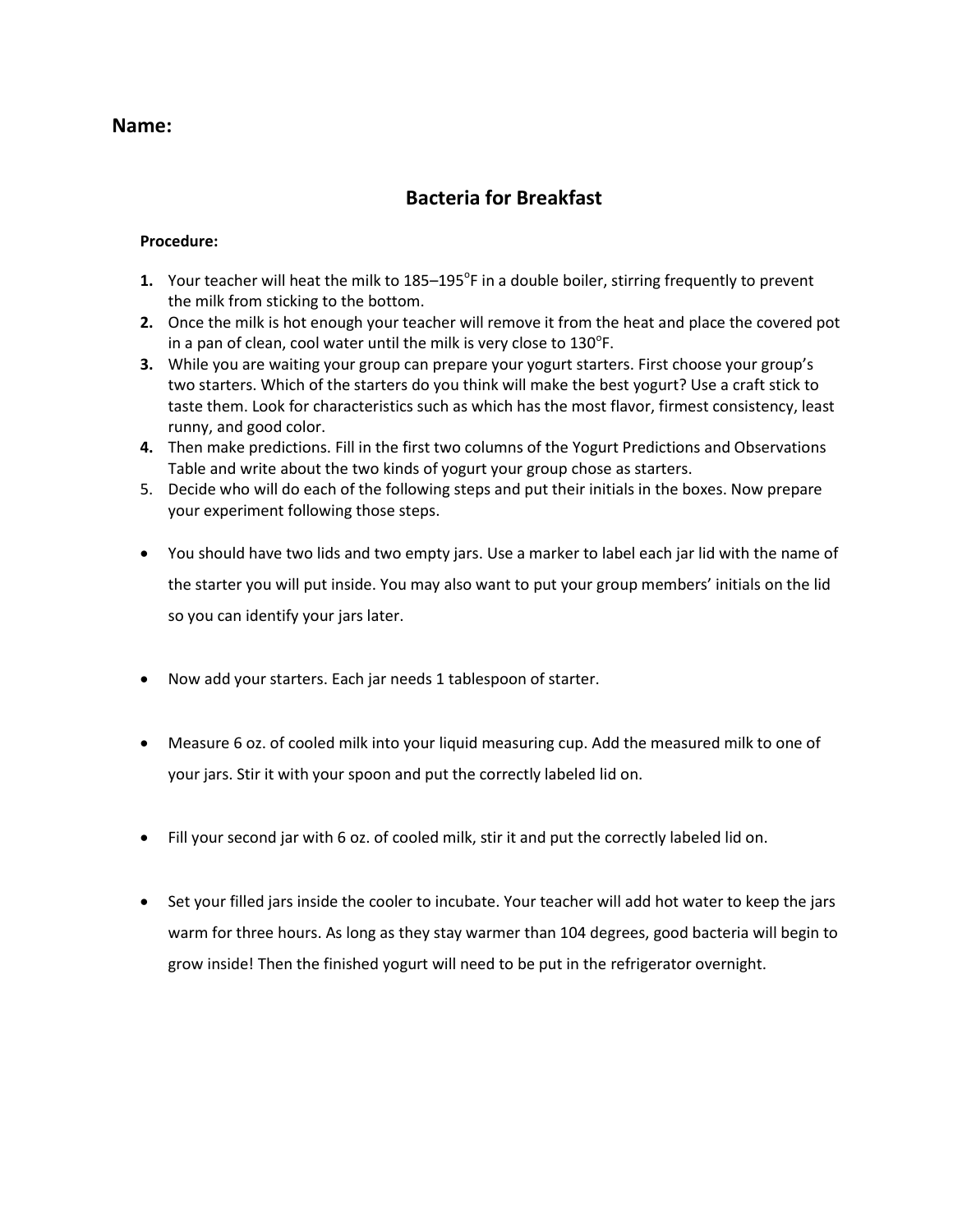## **Yogurt Predictions and Observations Table**

| <b>Before incubation</b>                                                 | <b>Before incubation</b>                                                                                   | <b>After incubation</b>                                                                        | <b>After incubation</b>                                                                                         |
|--------------------------------------------------------------------------|------------------------------------------------------------------------------------------------------------|------------------------------------------------------------------------------------------------|-----------------------------------------------------------------------------------------------------------------|
| <b>Your Starters</b><br>(look on the label for<br>brand and details)     | <b>Your Predictions</b><br>(after tasting and<br>studying your starters)                                   | What does your<br>homemade yogurt<br>look like? (color,<br>consistency, did it gel?)           | What does your<br>homemade yogurt<br>tastes and smells like?                                                    |
| Example:<br>Sunny Fresh brand<br>-has live cultures<br>-no preservatives | Our yogurt will be<br>really thick with an<br>orange look and flavor.<br>It will be tart but not<br>sweet. | Our yogurt is too runny<br>and almost clear<br>looking. It doesn't look<br>like yogurt at all. | Our yogurt starter<br>made it taste like plain<br>milk with a little bit of<br>lemon in it. It smells<br>sweet. |
| Starter #1:                                                              |                                                                                                            |                                                                                                |                                                                                                                 |
| Starter #2:                                                              |                                                                                                            |                                                                                                |                                                                                                                 |

#### **What do you think?**

Which yogurt starter grew the most bacteria? How do you know?

How could you make your yogurt better (use the Yogurt Problem Solver Table!)

Would you eat homemade yogurt again? Why?